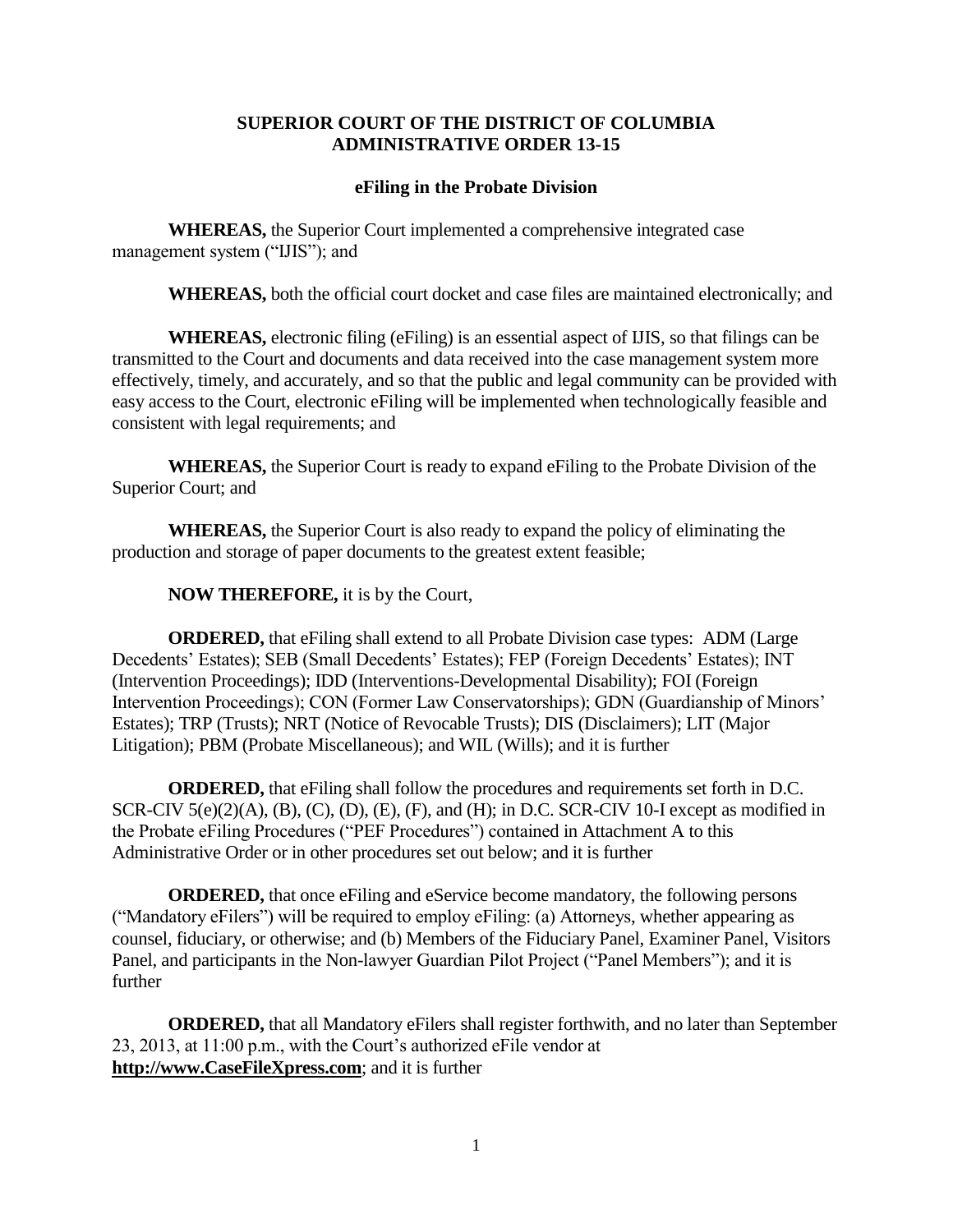**ORDERED,** that eFiling shall commence in the Probate Division on a voluntary basis on September 24, 2013 at 12:01 a.m.; and it is further

**ORDERED,** that persons who choose to eFile on a voluntary basis shall also eServe during this period all attorneys, Panel Members, and persons who have registered in that case with the Court's authorized eFiling system and provided notice in accordance with this order; and it is further

**ORDERED,** that mandatory eFiling and eService shall commence November 1, 2013 at 12:01 a.m. for all Mandatory eFilers; and it is further

**ORDERED,** that parties who are not Mandatory eFilers may choose to participate as eFilers by registering with the Court's authorized eFiling system and filing a Notice of Registration with the court, with service of a copy of the Notice of Registration upon the other parties to the case. The Notice of Registration is included in this order as Attachment B; and it is further

**ORDERED,** that if the party to be served is not a Mandatory eFiler and has not registered with the Court's authorized eFiling system for eService, then service shall be accomplished as provided in Court rules for *pro se* parties; and it is further

**ORDERED,** that commencing September 24, 2013 at 12:01 a.m., all Orders issued from Chambers by judges assigned to the Probate Division shall be eFiled and eServed on those who must register and eFile; and it is further

**ORDERED,** that this Administrative Order shall become effective immediately; and it is further

**ORDERED,** that this Administrative Order shall be displayed on the Superior Court's web page regarding electronic filing (**<http://www.dccourts.gov/internet/legal/efiling.jsf>**).

**SO ORDERED.**

**BY THE COURT**

**September 16, 2013**

 $\sqrt{s}$ /

**Acting Chief Judge Frederick H. Weisberg, for Chief Judge Lee F. Satterfield**

**Copies to:**

**Judges Senior Judges**